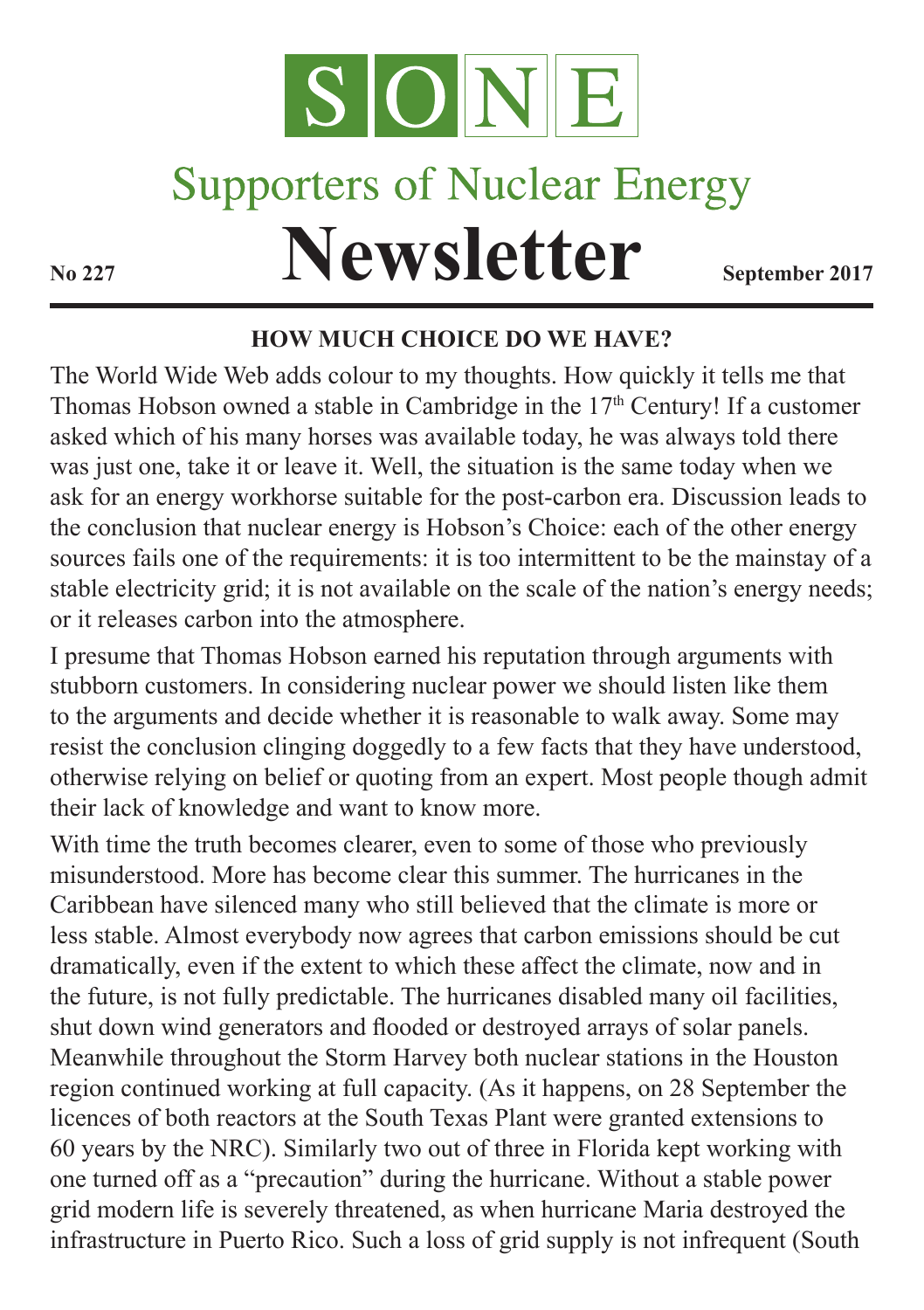Australia Sept 2016, Taiwan Aug 2017).

However the most important question addressed by several reports in 2017 concerns the stability of an electricity grid when fed by intermittent sources of power. Wind and solar are inherently intermittent but the demand is not. Demand can be modulated to some extent, essentially by making it cheaper as supply increases and more expensive as supply decreases. Some short term variations over a few hours may be smoothed by pumped storage - but this is rarely possible on a scale that matches the intermittency. Investors and commentators seem to follow Mr Micawber in their optimism about energy storage (in particular, batteries):

*I have no doubt I shall... live in a perfectly new manner, if - if, in short, anything turns up.* 

My understanding of physical science leads me to think that they will be disappointed - but that is for the future.

There have been several new studies of the stability of a grid relying only on wind, solar and hydro as energy sources. In Dec. 2015 Jacobsen et al [www.] pnas.org/cgi/doi/10.1073/pnas.1510028112] published a study in a major periodical claiming that such a grid could be stabilised. In June 2017 Clack et al strongly disagreed [www.pnas.org/cgi/doi/10.1073/pnas.1610381114]. What do other studies find? In Sept 2017 Heard and Brook published a comprehensive review of 24 studies of 100% renewable-electricity systems. They also disagree with Jacobsen [www.sciencedirect.com/science/article/pii/S1364032117304495].

There have been official inquiries and reports. In Aug 2017 by the US Department of Energy published a Report on Electricity Markets and Reliability [energy.gov/sites/prod/files/2017/08/f36/Staff Report on Electricity Markets and Reliability 0.pdf]. This recommends major changes to relax the draconian safety and regulatory restrictions imposed solely on nuclear energy. Firstly it encourages the NRC to "revisit nuclear safety rules under a risk-based approach". This is a carefully worded recommendation that the safety of radiation should be brought into line with modern radiobiology, as urged by many radiation professionals around the world. Secondly it is concerned by the unequal treatment of nuclear energy. "Nuclear plants are also affected by other regulatory factors and fees that are not imposed on other types of power plants. Recent examples include major safety reviews following the Fukushima Daiichi nuclear plant failures in 2011. A recent study found that the rising regulatory costs of nuclear energy—which approach \$60 million per year—exceed the profit margins of many of these plants." This unequal treatment is closely linked to the unbalanced safety treatment referred to in the first point. These comments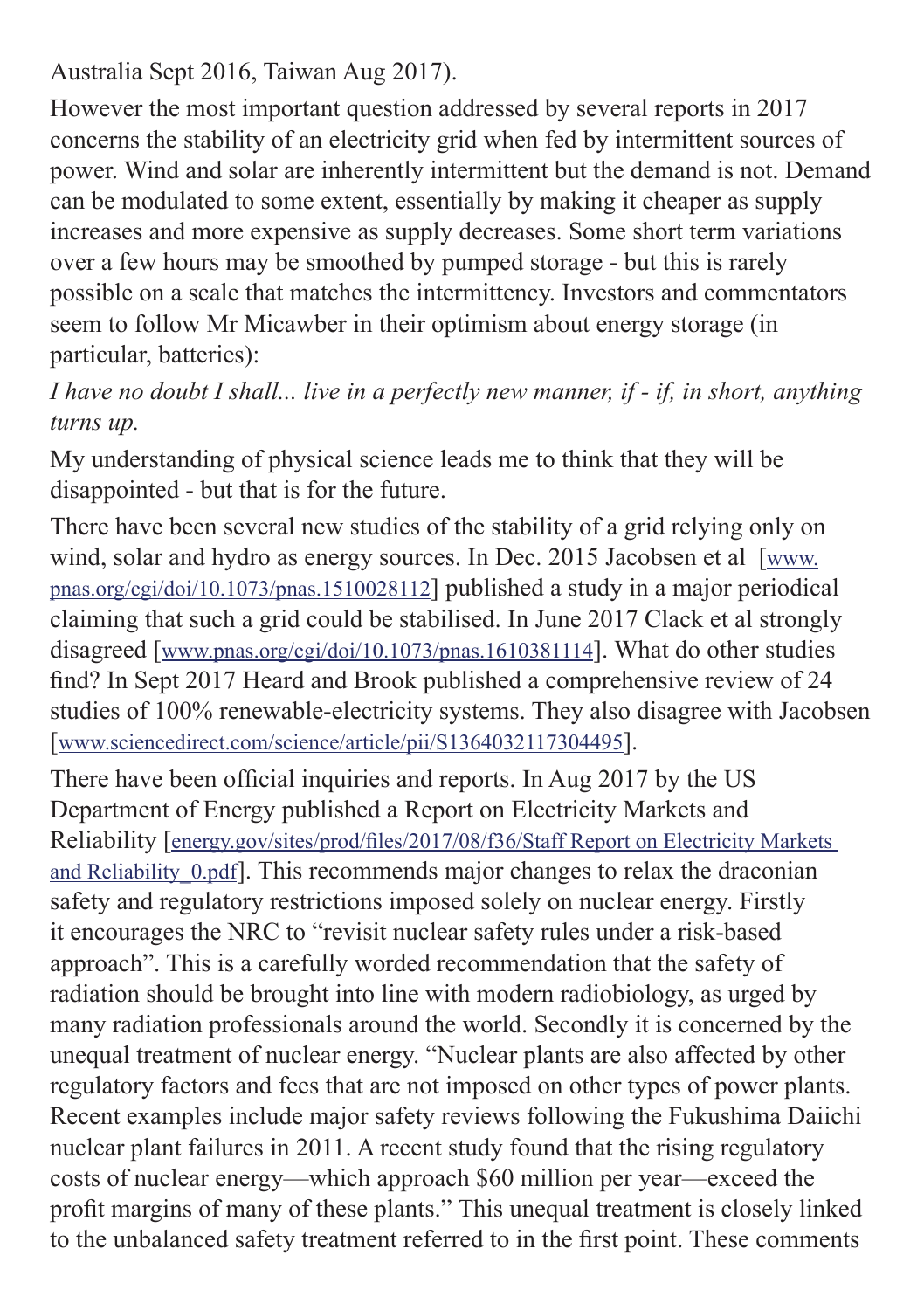refer to the situation in the USA but are appropriate worldwide.

In January 2017 in Europe a White Paper was issued by the Council of European Energy Regulators (CEER) that "welcomed the European Commission's proposals to remove priority dispatch". This would expose all generator sources to the same "real-time value of energy", meaning wind and solar would have to compete with other generators on level terms at any time. Then in mid-May 2017 the Agency for the Cooperation of Energy Regulators (ACER) joined CEER in issuing a press release, adding that the 90% compensation for curtailed renewable power should be done away with as well. Then wind and solar would not be compensated for their power when it was surplus to requirement, as determined by the spot market. Then all technologies would have to compete fairly in the market to deliver the lowest possible cost to consumers. The Energiewende website draws the conclusion as far as further investment is concerned "You might as well say you don't want wind or solar." [https:// energytransition.org/2017/06/new-proposals-would-kill-solar-and-wind-in-eu/]. This summary from the epicentre of European thinking on energy is significant. So back to Thomas Hobson - he is offering us a choice of one clear policy. No

carbon fuels, no biofuels because they release carbon too, not much more wind and solar than we have now, but we do need a major expansion of nuclear as the baseload supply to replace carbon and the output of the older retiring nuclear plant. That is the horse, even though Europe may not be politically prepared for it, yet. Is Europe listening to its own advice? There is every reason for the UK to act in any case.

But nothing seems to have been happening politically in the UK, even though the evidence has mounted rapidly over the summer. No scenario based on dominant offshore wind without a major share of nuclear can guarantee to keep the lights on – unless there is a large carbon component of carbon spinning idly in the background. Mr Hobson has already said that that horse is not available. Furthermore the recent claims reported in the media that offshore wind is now cheaper than nuclear are deceptive. A comparison of the recently reported cost of offshore wind with that of the equally recent Rolls Royce Small Modular Reactor (SMR) design shows little apparent difference. Anyway that is not the problem. Further provision of offshore wind will not cure the intermittency of supply, regardless of cost.

In early 2016 the UK Government launched a competition to find an SMR design suitable to be developed while the larger giga-watt plants at Hinkley, Wylfa and Moorside are constructed. In spite of the big talk and much serious work by NuScale, Rolls Royce and other consortia this initiative seems to be